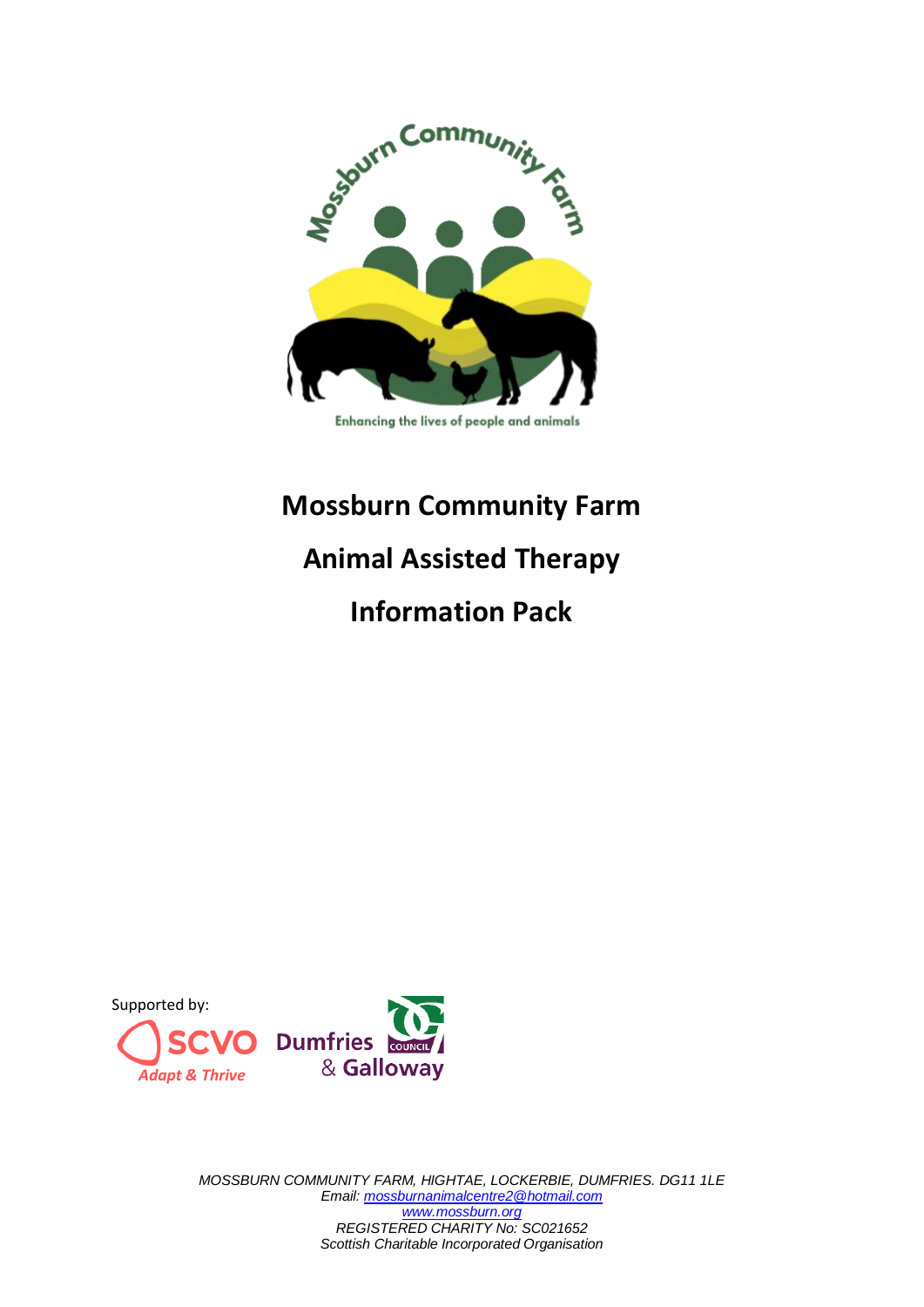# **Animal Assisted Therapy**

Animal Assisted Therapy (AAT) employs the presence of animals in a therapy setting to support people with personal and professional development.

At Mossburn Community Farm all AAT sessions are facilitated by trained professionals who utilise animals to help meet certain therapeutic requirements, tailored to each individual client's specified needs.

# **Benefits of Animal Assisted Therapy**

AAT offers direct contact with animals in a natural setting to help individuals who are experiencing physically, socially, emotionally, or cognitively challenging circumstances.

Individuals who may be resistant to other types of therapy often respond favourably to AAT with the animals acting as natural therapists that can enrich the quality of life to individuals by offering friendship, and emotional, physical and mental support. Those who have difficulty expressing themselves or opening up about themselves particularly benefit from AAT.

AAT can help with personal and social development, increased self-esteem, improved mental health, better social skills, and increased empathy and nurturing skills.

## **Our Animals**

Currently at Mossburn, there are approximately 100 animals on site, including horses and ponies, goats, pigs, rabbits and guinea pigs, sheep, cattle, chickens and a duck, as well as 2 emus, a tortoise and a llama.

During any particular AAT session, the opportunity to engage with a variety of the animals will occur with the needs and preferences of the individual being taken into account.

## **AAT Sessions**

Therapeutic goals will be designed for each session and a specific treatment plan will be developed for each person based on SMART goals (Specific, Measurable, Achievable, Realistic and anchored within a Time Frame) discussed with the individual (if appropriate) and based on their referral information.

AAT takes a holistic approach to therapy and development through a variety of opportunities and activities that occur across the session.